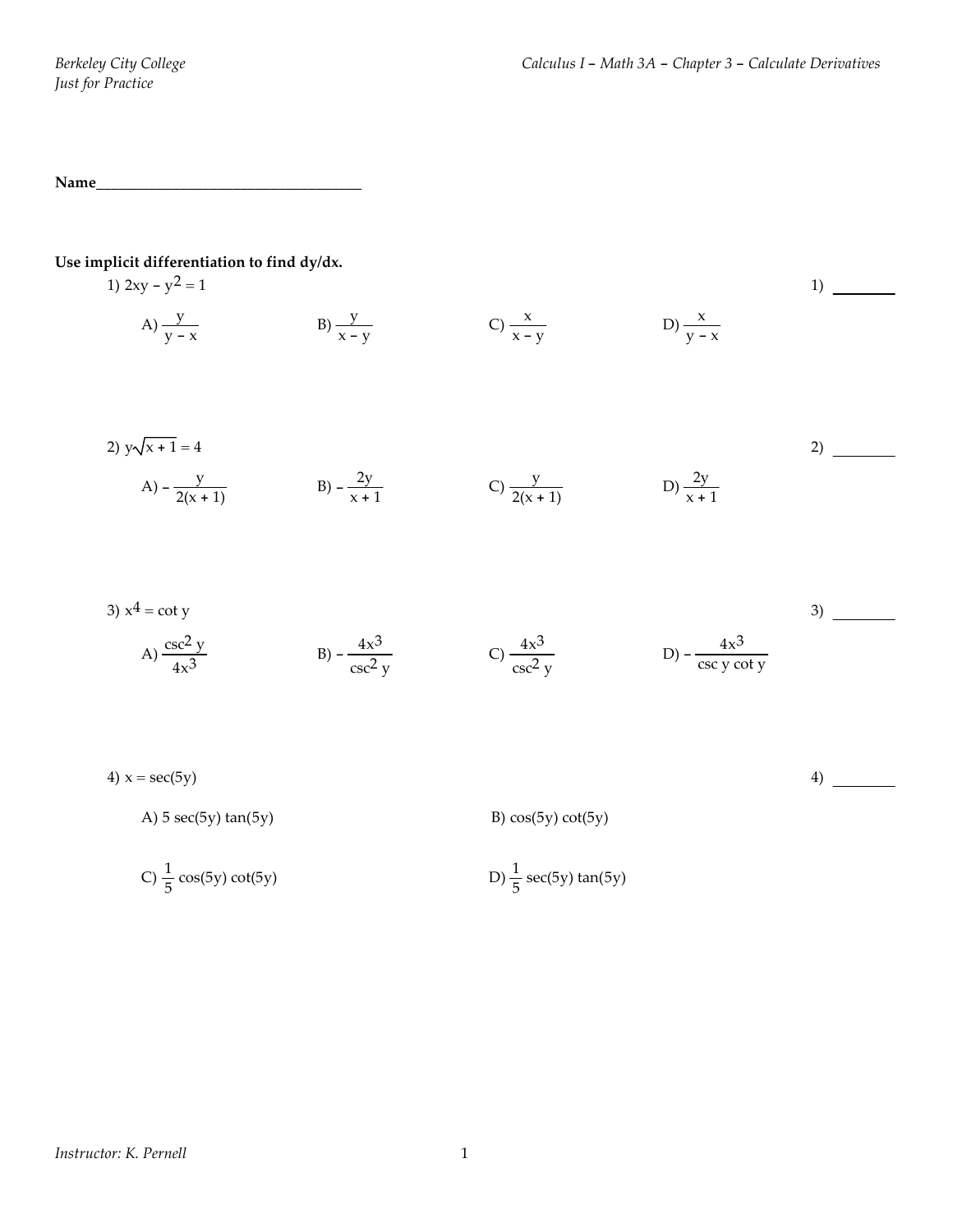5) 
$$
e^{5x} = sin(x + 3y)
$$
  
\nA)  $\frac{dy}{dx} = \frac{-5e^{x}}{sin(x + 3y)}$   
\nB)  $\frac{dy}{dx} = -\frac{5e^{x}}{3sin(x + 3y)}$   
\nC)  $\frac{dy}{dx} = \frac{15e^{x}}{sin(x + 3y)}$   
\nD)  $\frac{dy}{dx} = \frac{5e^{x}}{3sin(x + 3y)}$ 

At the given point, find the slope of the curve or the line that is tangent to the curve, as requested. 6)  $y^6 + x^3 = y^2 + 11x$ , slope at (0, 1)

> A)  $-\frac{5}{2}$  B)  $\frac{11}{8}$  C)  $\frac{11}{6}$  $\frac{11}{6}$  D)  $\frac{11}{4}$

7) 
$$
x^5y^5 = 32
$$
, slope at (2, 1)  
A)  $-\frac{1}{2}$  \t B)  $-\frac{1}{4}$  \t C) 16 \t D) 2

8) 
$$
3x^2y - \pi \cos y = 4\pi
$$
, slope at  $(1, \pi)$   
A) 0  
B)  $-2\pi$   
C)  $\pi$   
D)  $-\frac{\pi}{2}$ 

**Use implicit differentiation to find dy/dx and d2y/dx2.** 9)  $xy - x + y = 2$ 

A) 
$$
\frac{dy}{dx} = \frac{y+1}{x+1}; \frac{d^2y}{dx^2} = \frac{2y+2}{(x+1)^2}
$$
  
\nB)  $\frac{dy}{dx} = -\frac{1+y}{x+1}; \frac{d^2y}{dx^2} = \frac{2y-2}{(x+1)^2}$   
\nC)  $\frac{dy}{dx} = \frac{1-y}{1+x}; \frac{d^2y}{dx^2} = \frac{2y-2}{(x+1)^2}$   
\nD)  $\frac{dy}{dx} = -\frac{1+y}{x+1}; \frac{d^2y}{dx^2} = \frac{y+1}{(x+1)^2}$ 

9)

5)

6)

7)

8)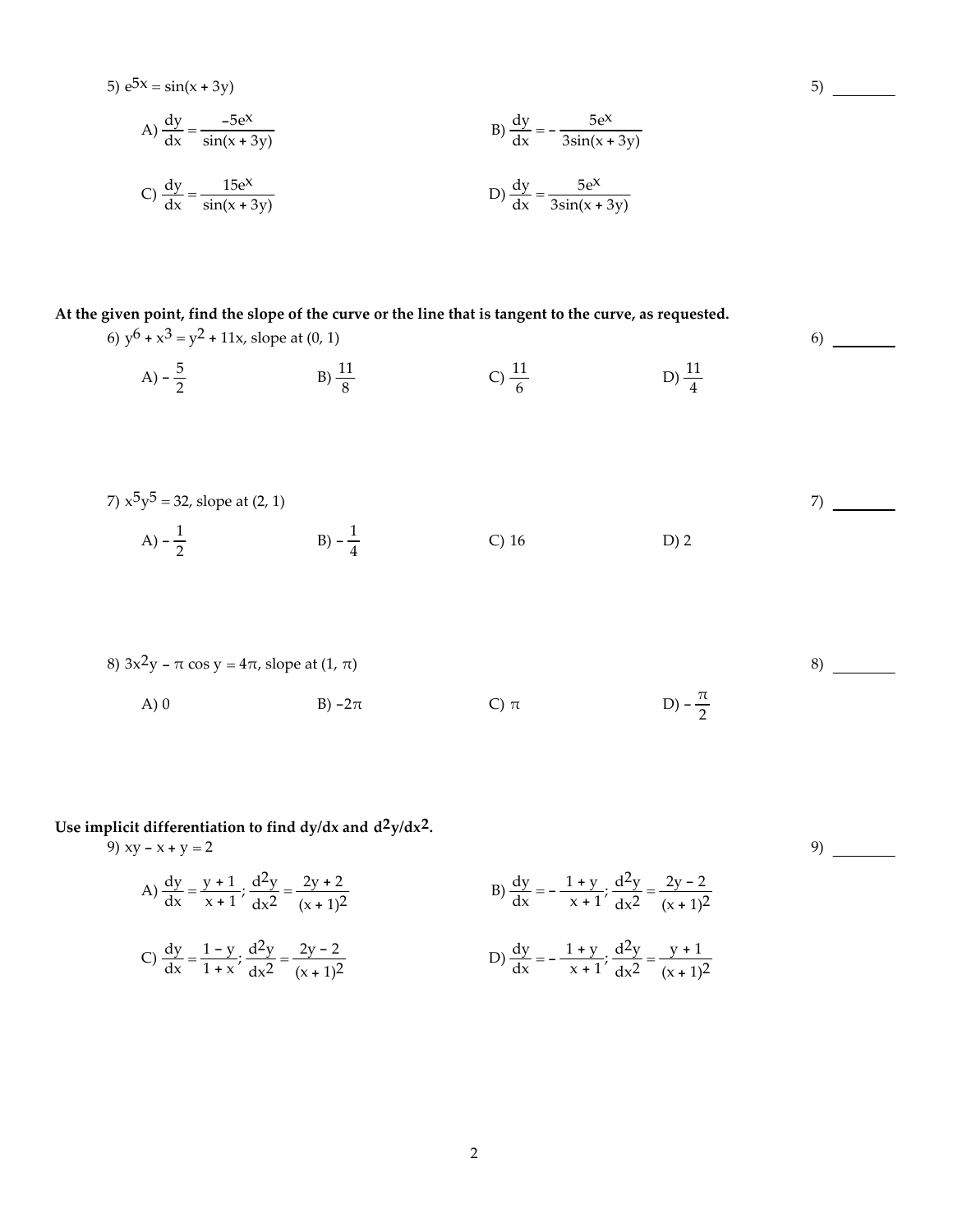10) 
$$
y^2 - x^2 = 4
$$
  
\nA)  $\frac{dy}{dx} = \frac{x}{y}; \frac{d^2y}{dx^2} = \frac{y^2 - x^2}{y^3}$   
\nB)  $\frac{dy}{dx} = \frac{x}{y}; \frac{d^2y}{dx^2} = \frac{y - x^2}{y^2}$   
\nC)  $\frac{dy}{dx} = \frac{x}{y}; \frac{d^2y}{dx^2} = \frac{y - x^2}{y^2}$   
\nD)  $\frac{dy}{dx} = -\frac{x}{y}; \frac{d^2y}{dx^2} = \frac{y^2 - x^2}{y^3}$ 

11) xy +  $3 = y$ , at the point  $(4, -1)$ 

A) 
$$
\frac{dy}{dx} = 3; \frac{d^2y}{dx^2} = -24
$$
  
\nB)  $\frac{dy}{dx} = -\frac{1}{3}; \frac{d^2y}{dx^2} = 0$   
\nC)  $\frac{dy}{dx} = \frac{1}{3}; \frac{d^2y}{dx^2} = -\frac{2}{9}$   
\nD)  $\frac{dy}{dx} = \frac{1}{3}; \frac{d^2y}{dx^2} = \frac{2}{9}$ 

#### **Find dy/dx by implicit differentiation.**

12)  $x^{4/3} + y^{4/3} = 1$ A)  $-\left(\frac{x}{y}\right)$ 1/3  $B\left(\frac{y}{x}\right)$ 1/3  $C\left(\frac{x}{y}\right)$ 1/3 D)  $-\left(\frac{y}{x}\right)$ 1/3 12)

### **Find the derivative of y with respect to x, t, or θ, as appropriate.**

13)  $y = ln 7x$ 

A)  $-\frac{1}{7x}$ B)  $\frac{1}{7x}$  $C) - \frac{1}{x}$  $\frac{1}{x}$  D)  $\frac{1}{x}$   $13)$ 

14) 
$$
y = \ln 8x^2
$$
  
\nA)  $\frac{16}{x}$   
\nB)  $\frac{1}{2x + 8}$   
\nC)  $\frac{2x}{x^2 + 8}$   
\nD)  $\frac{2}{x}$ 

10)

11)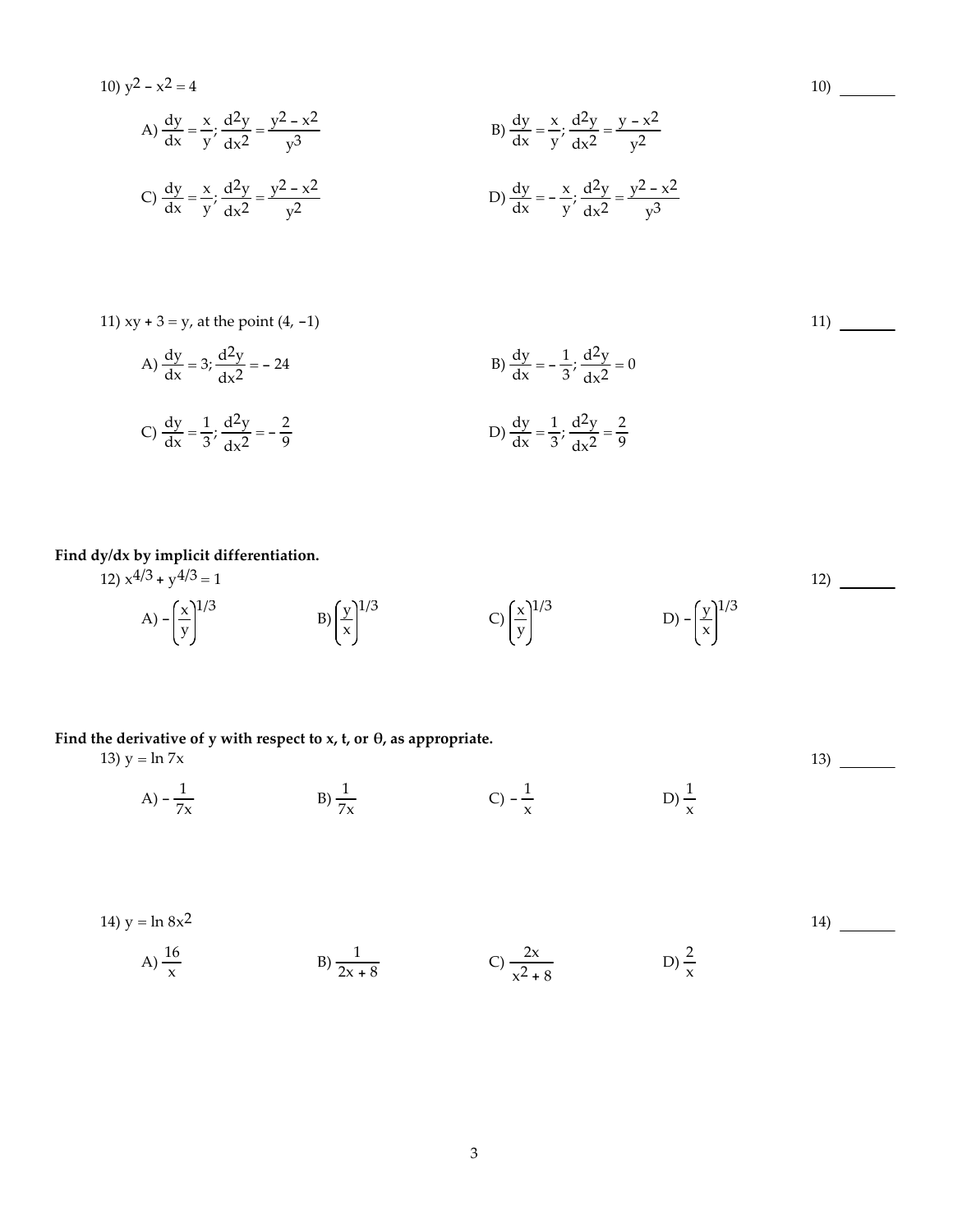15) 
$$
y = \frac{\ln x}{x^7}
$$
  
\nA)  $\frac{1 - 7\ln x}{x^8}$   
\nB)  $\frac{7\ln x - 1}{x^8}$   
\nC)  $\frac{1 + 7\ln x}{x^{14}}$   
\nD)  $\frac{1 - 7\ln x}{x^{14}}$ 

16) 
$$
y = x^7 \ln x - \frac{1}{3}x^3
$$
  
\nA)  $8x^6 - x^2$   
\nB)  $7x^6 - x^2$   
\nC)  $x^7 \ln x - x^2 + 7x^6$   
\nD)  $x^6 - x^2 + 7x^6 \ln x$ 

17) 
$$
y = \ln(\ln 2x)
$$
  
\nA)  $\frac{1}{x}$   
\nB)  $\frac{1}{2x}$   
\nC)  $\frac{1}{x \ln 2x}$   
\nD)  $\frac{1}{\ln 2x}$ 

18) 
$$
y = \ln(\cos(\ln \theta))
$$
  
\n(A)  $\frac{\tan(\ln \theta)}{\theta}$  \n(B)  $\tan(\ln \theta)$  \n(C)  $-\frac{\tan(\ln \theta)}{\theta}$  \n(D)  $-\tan(\ln \theta)$ 

19)

#### **Find the derivative of y with respect to the independent variable.**

19) 
$$
y = (\cos \theta)\sqrt{11}
$$
  
\nA)  $-\sqrt{11}(\cos \theta)\sqrt{11}-1 \sin \theta$   
\nB)  $\sqrt{11}(\cos \theta)\sqrt{11}-1$   
\nC)  $-(\cos \theta)\sqrt{11}-1 \sin \theta$   
\nD)  $-\sqrt{11} \cos \theta \sin \theta$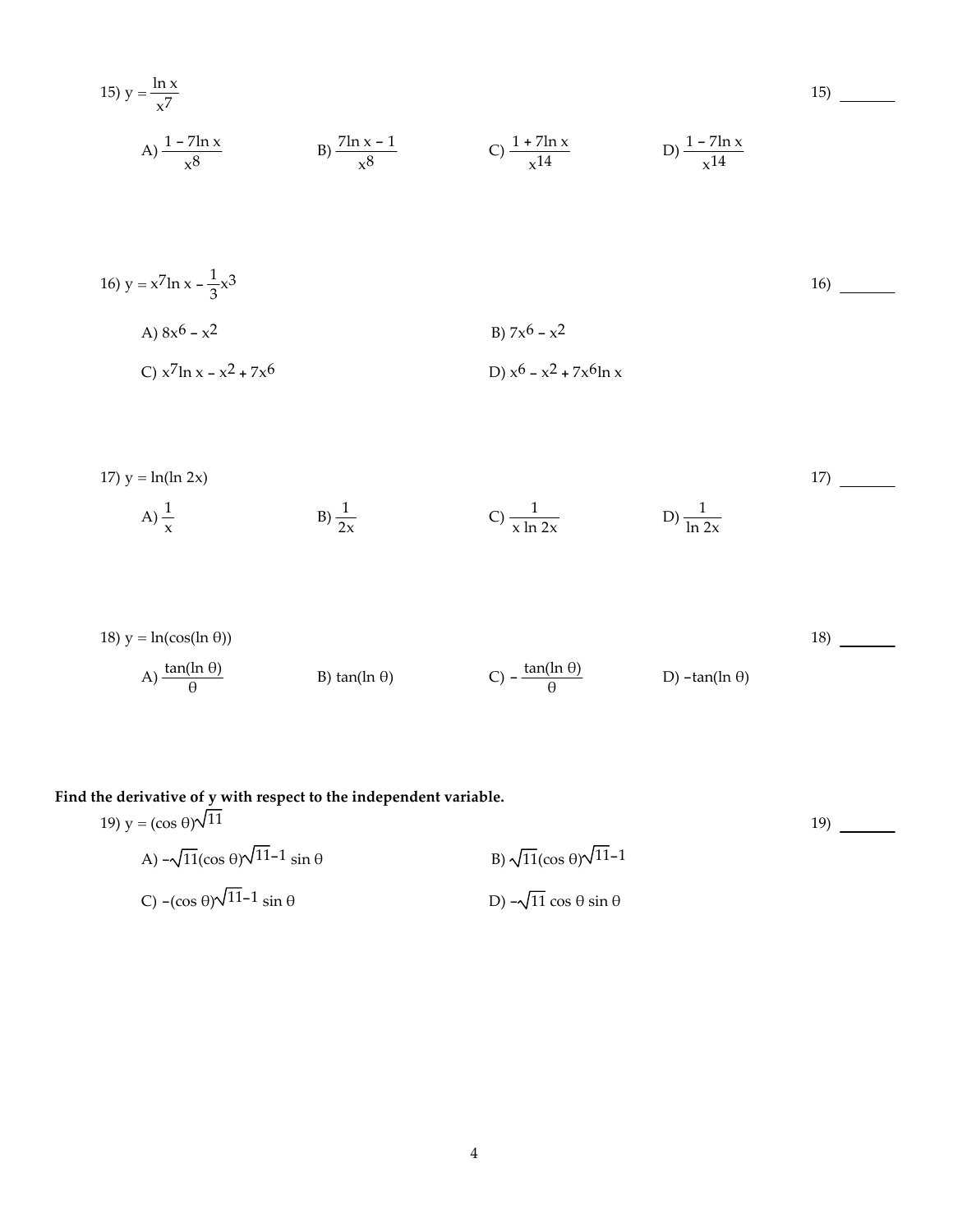A)  $-\pi$ 9cos  $\pi \theta$  ln 9 sin  $\pi \theta$  B)  $\pi$ 9cos  $\pi \theta$  ln 9 C)  $9\cos \pi\theta$  D)  $-9\cos \pi\theta \ln 9 \sin \pi\theta$ 

$$
21) y = t^8 - e
$$
 (21)

20)

25)

A) 
$$
(8 - e)t^7 - e
$$
 \t B)  $(7 - e)t^8 - e$  \t C)  $\frac{t^9 - e}{9 - e}$  \t D)  $t^8 - e$ 

22) 
$$
y = (\ln 7\theta)^{\pi}
$$
  
\nA)  $\frac{\pi}{7\theta} (\ln 7\theta)^{\pi-1}$   
\nB)  $\frac{\pi}{\theta} (\ln 7\theta)^{\pi-1}$   
\nC)  $(7\theta)^{\pi} \ln \pi$   
\nD)  $\pi (\ln 7\theta)^{\pi-1}$ 

### **Find the indicated tangent line.**

| 23) Find the tangent line to the graph of $f(x) = e^{3x}$ at the point (0, 1). |                 |                |                 |  |
|--------------------------------------------------------------------------------|-----------------|----------------|-----------------|--|
| A) $y = 3x + 1$                                                                | B) $y = 3e + 1$ | C) $y = x + 1$ | D) $y = 3x + 3$ |  |

| 24) Find the tangent line to the graph of $f(x) = 5e^{4x}$ at the point (0, 5). |                   |                 |                 |  |
|---------------------------------------------------------------------------------|-------------------|-----------------|-----------------|--|
| A) $y = 20x + 5$                                                                | B) $y = -20x + 5$ | C) $y = 5x + 5$ | D) $y = 4x + 5$ |  |

### **Find the derivative of the function.**

25)  $y = log(6x)$ 

A) 
$$
\frac{1}{\ln 10}
$$
 \t B)  $\frac{1}{x}$  \t C)  $\frac{1}{x(\ln 10)}$  \t D)  $\frac{1}{x(\ln 6)}$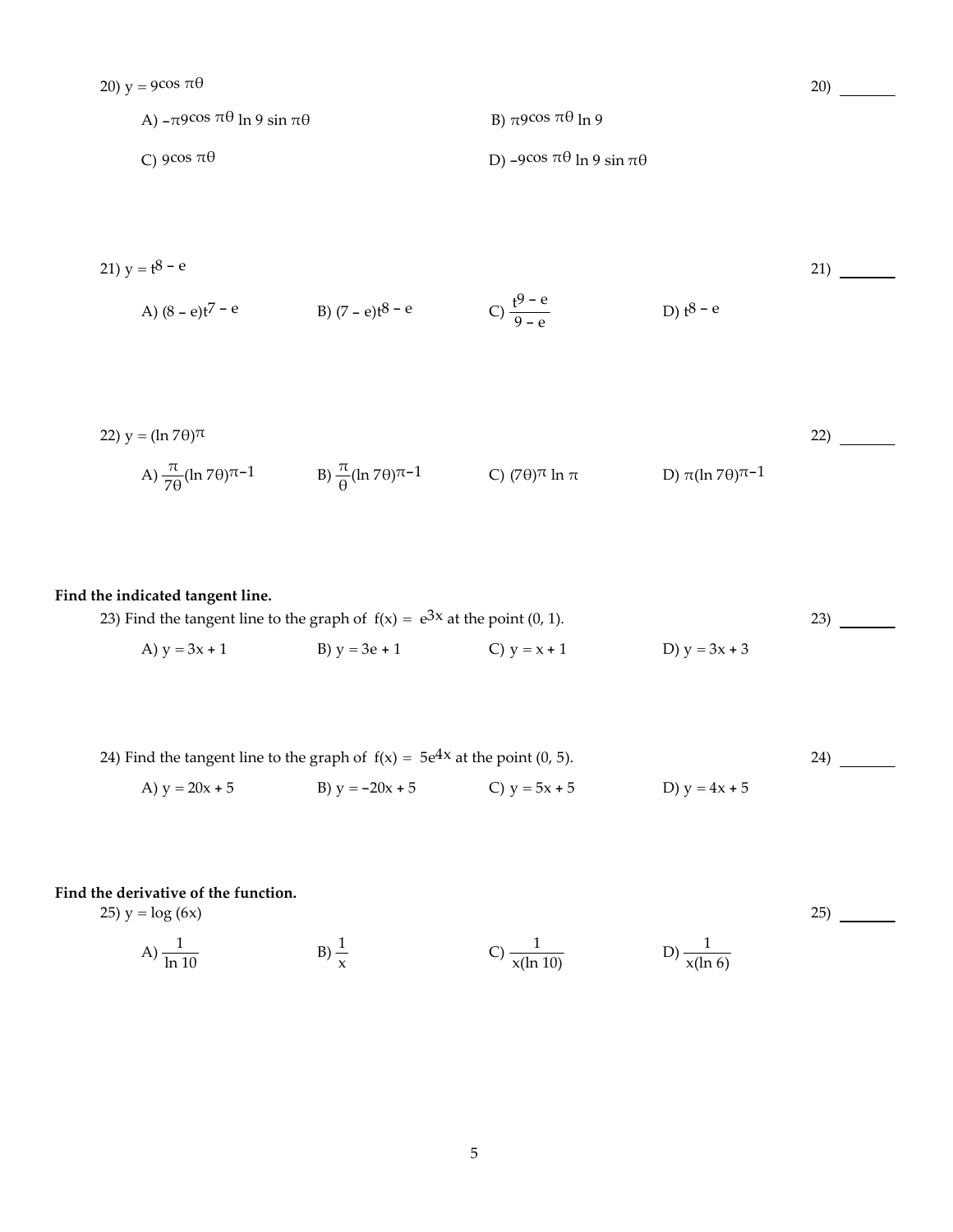26) 
$$
y = log_9 \sqrt{5x + 2}
$$
  
\nA)  $\frac{5}{ln 9}$   
\nB)  $\frac{5}{ln 9 (5x + 2)}$   
\nC)  $\frac{5}{2(ln 9)(5x + 2)}$   
\nD)  $\frac{5 ln 9}{5x + 2}$ 

27) 
$$
y = 7 \ln \sin^2 9x
$$
  
\nA) 18 tan 9x  
\nB) 126 cot 9x  
\nC)  $\frac{14}{\ln \sin 9x}$   
\nD)  $\frac{126}{\sin 9x}$ 

26)

28)

# **Use logarithmic differentiation to find the derivative of y.**

28) 
$$
y = \sqrt{x(x - 4)}
$$
  
\nA)  $\left( \frac{\sqrt{x(x - 4)}}{2} \right) \left( \frac{1}{x} + \frac{1}{x - 4} \right)$   
\nB)  $\left( \frac{\ln x + \ln(x - 4)}{2} \right)$   
\nC)  $\sqrt{x(x - 4)} (2x - 4)$   
\nD)  $\left( \frac{1}{2} \right) \left( \frac{1}{x} + \frac{1}{x - 4} \right)$ 

29) 
$$
y = \frac{x \sin x}{\sqrt{x + 4}}
$$
  
\nA)  $\frac{x \sin x}{\sqrt{x + 4}} \left( \frac{1}{x} + \cot x - \frac{1}{2x + 8} \right)$   
\nB)  $\frac{x \sin x}{\sqrt{x + 4}} \left[ \ln x + \ln \sin x - \frac{1}{2} \ln(x + 4) \right]$   
\nC)  $\frac{1}{x} + \cot x - \frac{1}{2x + 8}$   
\nD)  $\frac{1}{2} \left( \frac{1}{x} + \frac{1}{\sin x} + \frac{1}{x + 4} \right)$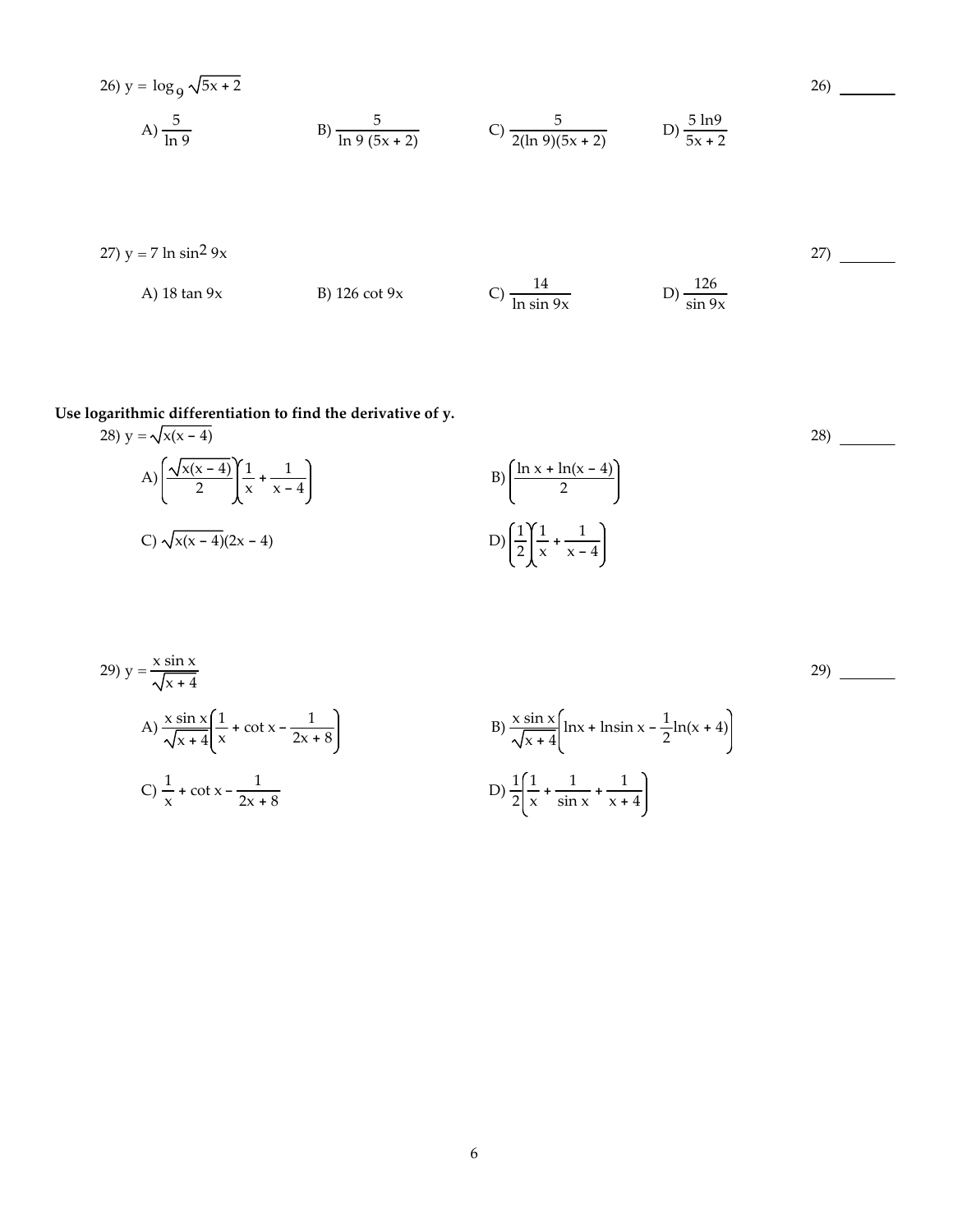30) 
$$
y = 4\sqrt{\frac{x(x+2)}{x^3+4}}
$$
  
\nA)  $\frac{1}{4}4\sqrt{\frac{x(x+2)}{x^3+4}}\left[\frac{1}{x} + \frac{1}{x+2} - \frac{3x^2}{x^3+4}\right]$   
\nB)  $44\sqrt{\frac{x(x+2)}{x^3+4}}\left[\frac{1}{x} + \frac{1}{x+2} - \frac{3x^2}{x^3+4}\right]$   
\nC)  $\frac{1}{4}(\ln x + \ln(x+2) - \ln(x^3+4))$   
\nD)  $\frac{1}{x} + \frac{1}{x+2} - \frac{3x^2}{x^3+4}$ 

### **Use logarithmic differentiation to find the derivative of y with respect to the independent variable.**

31)  $y = (x + 10)^{x}$ 

A) 
$$
x + (10)^{x-1}
$$
  
\nB)  $\ln(x + 10) + \frac{x}{x + 10}$   
\nC)  $(x + 10)^{x} \left[ \ln(x + 10) + \frac{x}{x + 10} \right]$   
\nD)  $x \ln(x + 10)$ 

32)  $y = (\cos x)^x$ A) ln cos  $x - x \tan x$  B) (cos  $x$ )<sup>x</sup> (ln cos  $x - x \tan x$ ) C)  $(\cos x)^x$  (ln  $\cos x + x \cot x$ ) D) ln  $x(\cos x)^{x-1}$ 32)

33)  $y = (\sin x)^{\cos x}$ A)  $\cos x \cot x - \ln(\sin x)$  B)  $\cos x \cot x - \sin x \ln(\sin x)$ 33)

C) cos x ln ( sin x) D) (sin x)<sup>cos x</sup>(cos x cot x - sin x ln (sin x))

30)

31)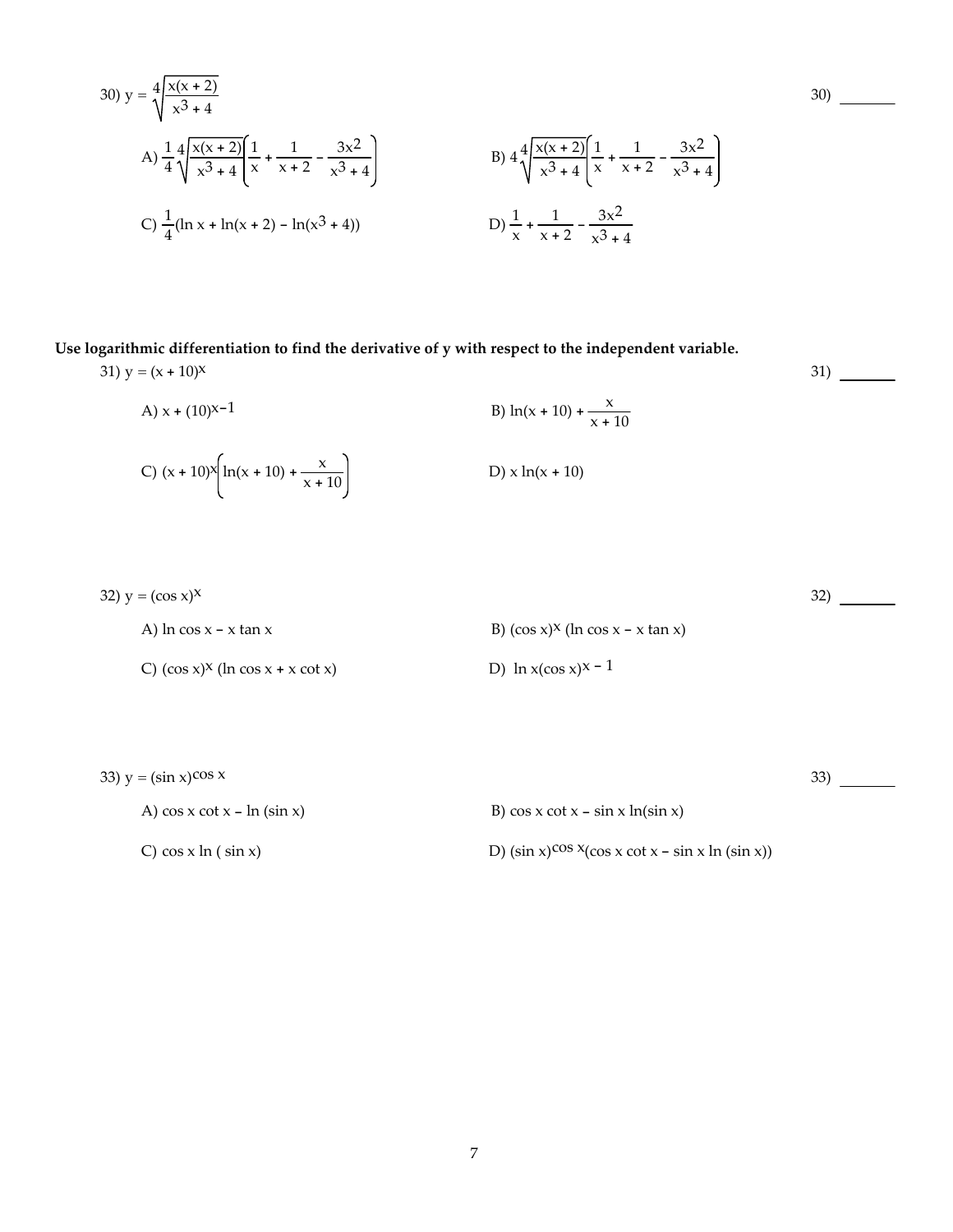**Find the derivative of y with respect to x.**

34) y = tan<sup>-1</sup> 
$$
\frac{8x}{3}
$$
  
\nA)  $\frac{-24}{64x^2 + 9}$   
\nB)  $\frac{24}{64x^2 + 9}$   
\nC)  $\frac{9}{64x^2 + 9}$   
\nD)  $\frac{8}{\sqrt{9 - 64x^2}}$   
\n35) y = cos<sup>-1</sup> (5x<sup>2</sup> - 4)  
\nA)  $\frac{-10x}{\sqrt{1 - (5x^2 - 4)^2}}$   
\nB)  $\frac{10x}{\sqrt{1 - (5x^2 - 4)^2}}$   
\nC)  $\frac{10x}{1 + (5x^2 - 4)^2}$   
\nD)  $\frac{5}{\sqrt{1 + (5x^2 - 4)^2}}$   
\n36) y = sin<sup>-1</sup>  $\left(\frac{10x + 13}{7}\right)$   
\nA)  $\frac{10}{1 + (10x + 13)^2}$   
\nB)  $\frac{70}{\sqrt{1 + (10x + 13)^2}}$   
\nC)  $\frac{10}{\sqrt{49 - (10x + 13)^2}}$   
\nD)  $-\frac{10}{\sqrt{49 - (10x + 13)^2}}$   
\nD)  $-\frac{10}{\sqrt{49 - (10x + 13)^2}}$ 

37) y = tan<sup>-1</sup> (ln 2x)  
A) 
$$
\frac{1}{x(1 + (\ln 2x)^2)}
$$
 B)  $\frac{2}{x(1 + (\ln 2x)^2)}$  C)  $\frac{1}{x\sqrt{1 + (\ln 2x)^2}}$  D)  $\frac{1}{1 + (\ln 2x)^2}$